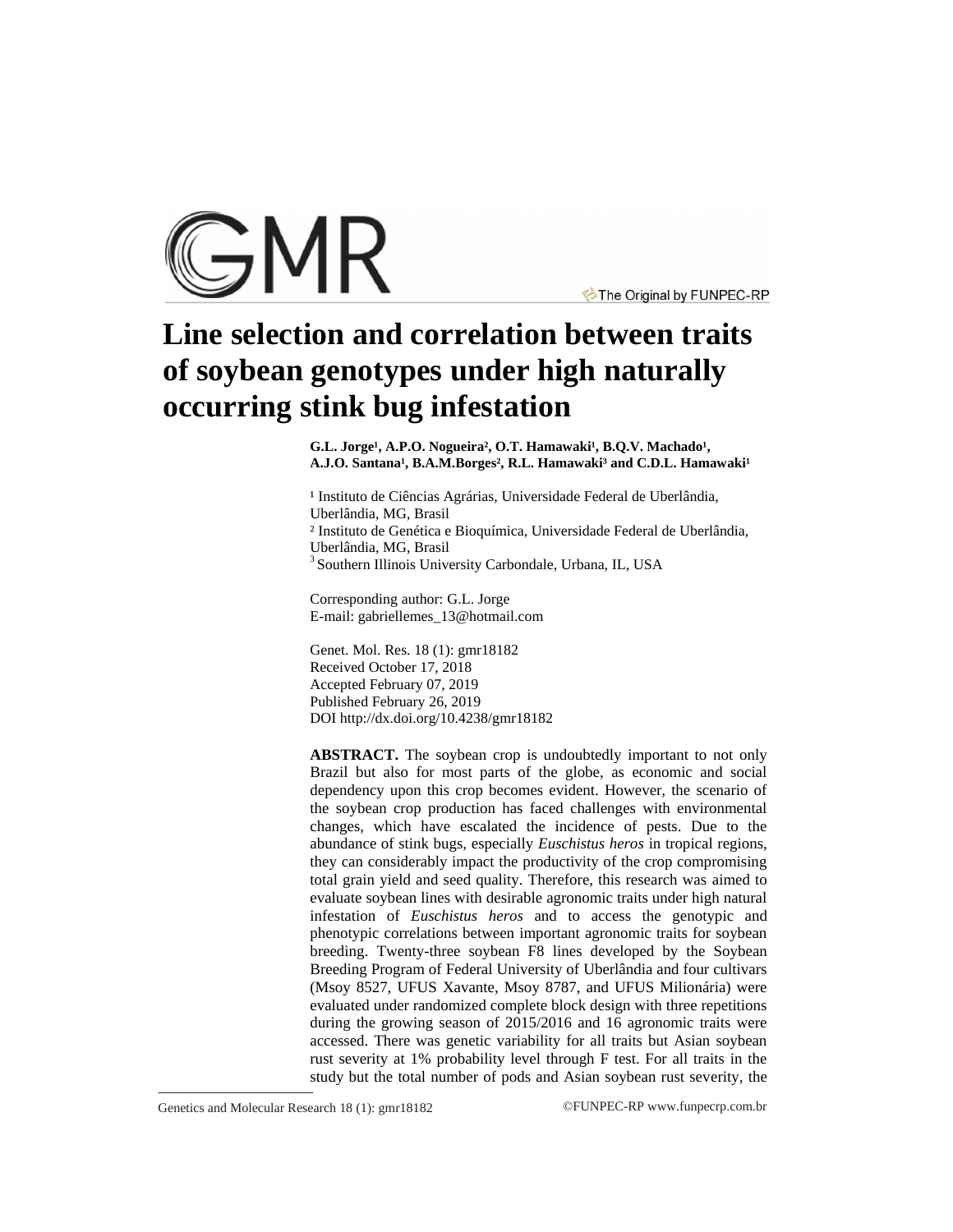coefficient of genotypic determination was superior to 70%, indicating that the most part of phenotypic variability was due to genetic differences among the genotypes in study. Grain yield was demonstrated to be a useful trait for indirect selection of soybean genotypes with resistance to brown stink bugs. Also, early cycle genotypes, heavy seeds and a higher number of pods revealed a positive correlation with grain yield over the same conditions. The lines G1, G2, and G24 are very promising genotypes as they have shown valuable agronomic traits for stink bug resistance.

**Key words:** *Glycine max*; *Euschistus heros*; Damaged seeds; Breeding

### **INTRODUCTION**

As the second largest worldwide producer of soybeans, the cultivated area in Brazil during the growing season of 2016/2017 was estimated at 33.91 million of hectares and an overall production at 114 million tons of grains (Conab, 2017). The soybean crop reached approximately 56% of the total land occupied with grain crops in Brazil over the same period, because of its versatility, profitability, and huge potential for animal and human feed (Conab, 2017).

Current issues in the productive scale of the crop have been escalated by global warming and climate change that make the agricultural scenario of cropping production even more prone to failure (Nelson et al., 2014). Consequently, raises in abiotic and biotic stresses, such as the higher incidence of bugs can damage the crop by reducing the potential of soybean grain yield, which can lower the overall production to very low levels and pose an additional threat to food security (Bebber et al., 2014).

Breeding programs have a crucial role in developing new cultivars and assessing the potential of soybean lines that show valuable parameters for selection, such as resistance to main pest and diseases of the crop, high standards of grain yield, heavy seeds, efficiency of water and nutrient uptake, among others (Ramalho et al., 2012).

Stink bugs represent a hazard to many crops, especially to soybeans as they can considerably impact the productivity of the crop by the occurrence of stunted plants, empty pods, and foliar retention, which can compromise total grain yield and seed quality (Guedes et al., 2012). Among the soybean stink bug complex, the species *Euschistus heros,* known as the brown stink bug, is one of the most damaging pests (Souza et al., 2017) as it is generally associated with the highest population density among other species of stink bugs; therefore, it has a greater potential to cause injuries to soybeans (Kuss et al., 2012).

Phenotypic and genotypic correlations are indeed important in this scenario as they can establish a helpful association among agronomic traits for breeding programs. Furthermore, since many agronomic traits of interest are of quantitative nature, which is influenced by more than two genes, it can be hard to identify the lines that may stand out basing only on one trait (Cruz et al., 2012).

Those types of correlations can infer a positive or negative linear relationship among two agronomic traits (Cruz et al., 2012). Correlation studies on soybeans, mainly under field conditions with natural infestation of stink bugs, have suggested significant positive correlations among important agronomic traits (Rocha et al., 2014; Moreira, 2015;

Genetics and Molecular Research 18 (1): gmr18182 ©FUNPEC-RP [www.funpecrp.com.br](http://www.funpecrp.com.br)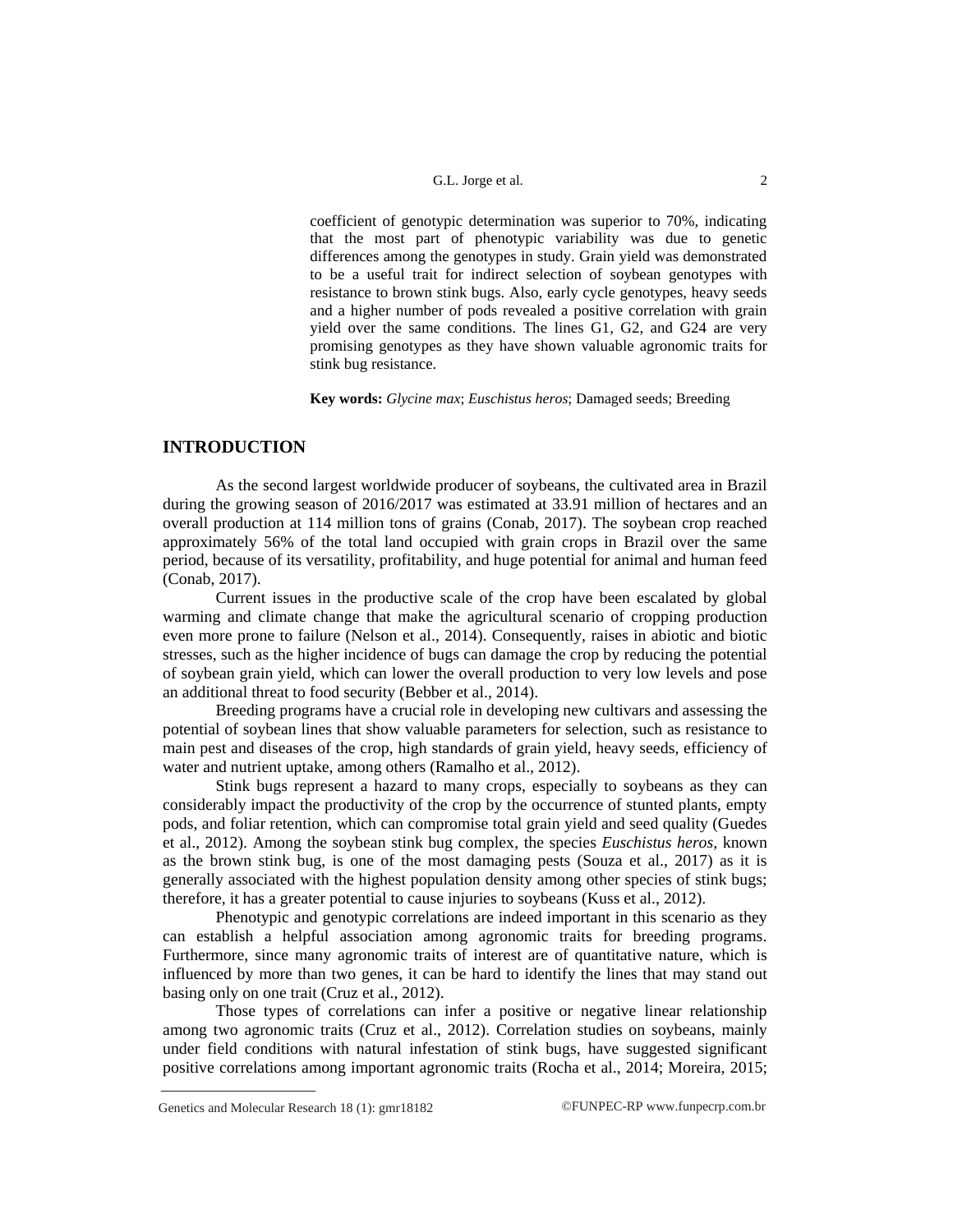Rocha et al., 2015 tolerance the attack of stink bug complex, as well as have desirable phenotypic and tolerance the attack of stink bug complex, as well as have desirable phenotypic and genotypic correlations is very important for the success of soybean cultivars (Kurasch, et al. 2017).

under high natural infestation of *Euschistus heros*, evaluating the genotypic and phenotypic correlations between important agronomic traits for soybean breeding, as well as estimating important genetic parameters for the soybean crop. This research is aimed at selecting soybean lines with desirable agronomic traits

### **MATERIAL AND METHODS**

experimental area located at Capim Branco farm (18°52'S; 48°20'W and 805 m of altitude), belonging to the Federal University of Uberlândia, Uberlândia, Minas Gerais, Brazil. The meteorological data for the experimental field during the vegetation season of the experiment can be seen in Figure 1. The experiment was carried out during the growing season of 2015/2016 in an eriment was carried out during the growing season of 2015/2016 in<br>a located at Capim Branco farm (18°52'S; 48°20'W and 805 m of altitu<br>Federal University of Uberlândia, Uberlândia, Minas Gerais, Brazil.<br>data for the experi



Figure 1. Temperature and rainfall averages at Capim Branco farm in Uberlândia MG, growing season 2015/16, from December 2015 to April 2016. Source: Meteorological station of Capim Branco farm and National Institute of Meteorology (INMET).

satisfactory during the development of soybeans according to the soybean crop necessity of water and temperature, which depends on the genotype and water per cycle with temperatures oscillating between  $20^{\circ}$ C and  $30^{\circ}$ C (Empresa Brasileira de Pesquisa Agropecuária Climatic conditions such as the rainfall and temperature were classified as ctory during the development of soybeans according to the soybean crop<br>and temperature, which depends on the genotype and it varies from 450 to<br>per cycle with temperatures oscillating between 20°C and 30°C (Empres<br>quisa Ag fall and temperature were classified according to the soybean crop necession otype and it varies from 450 to 800 m

The experimental field is situated on a dystrophic Dark Red Latosol. The soil preparation for seeding was done over conventional tillage system with one plowing and two harrowing. Before sowing, the field was grooved and fertilized according to soil analysis (Table 1). The experimental field is situated on a dystrophic Dark Red Latosol. The soil

|               | <b>Table 1.</b> Chemical characteristics of the soil, samples collected from 0 to 20 cm depth, in Uberlândia, MG.<br>$\mathbf{M}\mathbf{g}^{2+}$<br>$Al^{3+}$<br>$\mathbf{Ca}^{2+}$<br>$P$ Meh <sup>-1</sup><br>$H^+$ and $Al^+$<br>0.M<br>$(dag kg-1)$<br>$(mg dm^3)$<br>cmol. dm <sup>3</sup><br>$\frac{9}{0}$ |      |  |  |  |  |  |  |
|---------------|------------------------------------------------------------------------------------------------------------------------------------------------------------------------------------------------------------------------------------------------------------------------------------------------------------------|------|--|--|--|--|--|--|
| $pH$ in $H2O$ |                                                                                                                                                                                                                                                                                                                  |      |  |  |  |  |  |  |
|               |                                                                                                                                                                                                                                                                                                                  |      |  |  |  |  |  |  |
| 6.2           |                                                                                                                                                                                                                                                                                                                  | 16.6 |  |  |  |  |  |  |

O.M: Organic matter; V: Base saturation.

Ge Genetics and Molecular Research 18 (1): gmr18182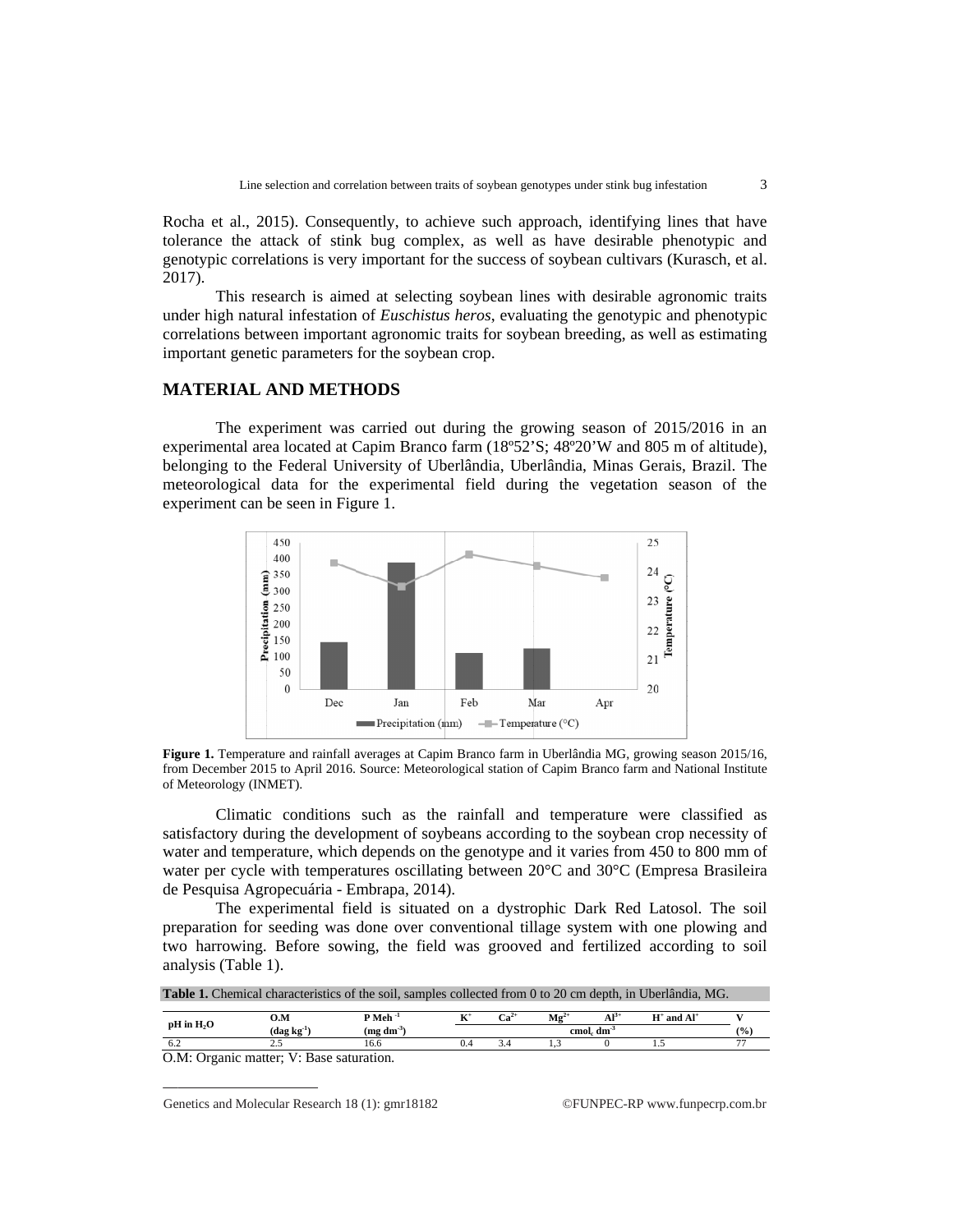It was evaluated 23 soybean F8 lines developed by the Soybean Breeding Program of Federal University of Uberlândia and four cultivars (Msoy 8527, UFUS Xavante, Msoy 8787, and UFUS Milionária) under randomized complete block design with three repetitions.

The experimental plot was formed by 4 soybean plant rows with 5 m length, spaced at 0.5 m within rows. The useful area was composed of the 2 central lines, wherein 0.5 m from each edge was discarded, resulting in a useful plot of  $4 \text{ m}^2$ .

Before sowing, the seeds were treated with fungicide Carbendazim and Tiram (Protreat® ) and inoculated with liquid in oculant containing *Bradyrhizobium japonicum.* The sowing occurred manually on December  $5<sup>th</sup>$ , 2015, adopting 16 seeds per linear meter as an average. Regarding crop operations for weed control, pre-emergent and post-emergent herbicides were used. Firstly, the herbicide application of S-Metolachlor (Dual Gold®) was done right after sowing and Haloxyfop-P-Methyl (Verdict®) 20 days after sowing. Meanwhile, complementary weeding was done as often as necessary. Also, at the 30th day after emergence, 100 mL.ha<sup>-1</sup> dose of cobalt and molybdenum (Nectar<sup>®</sup>) was applied, which is approximately 3 g of cobalt and 22 g of molybdenum per hectare (Embrapa, 2014).

In order to control *Phakopsora pachyrhizi* fungi, field application of Trifloxystrobin and Prothioconazole (Fox<sup>®</sup>) was done in a dose of  $0.4$  L.ha<sup>-1</sup>, as well as Strobilurin and Triazol (APROACH<sup>®</sup> PRIMA) were applied in a dosage of 0.3 L.ha<sup>-1</sup>. Furthermore, to control pests, two applications, one with Acephate (Achero®), 0.4 kg.ha<sup>-1</sup> dose, and another with Thiamethoxam and Lambda-Cyhalothrin (Platinum Neo®), 200 mL.ha<sup>-1</sup> dose, was done. However, the population of brown stink bugs was higher than the control level, which is 2 adults or third instar nymphs per linear meter, during all reproductive stage (Corrêa-Ferreira; Panizzi, 1999).

By means of visual observation, measurements were performed in accordance with the stages of soybean development proposed by Fehr and Caviness (1977) and the following traits were accessed:

a) Plant height at flowering (PHF) and at maturity (PHM): the distance, in centimeters, from the soil surface up to the end of the main stem was measured when plants were at reproductive stage R1 and R8, respectively.

b) Number of nodes on the main stalk at flowering (NNF) and at maturity (NNM): the number of nodes on the main stem was counted when 50% of the plot was identified at the R1 and R8 stage, respectively.

c) Number of days to bloom (NDB) and to maturity (NDM): These parameters are defined as the number of days from the emergence to flowering, when 50% of plants in the useful plot have at least one flower fully opened (R1), and 95% of the pods of the useful area are ripe (R8), respectively.

d) Number of seeds per pod (NSP): the average number of seeds per pod from randomly collected plants from each useful plot was counted after harvesting.

e) Total number of pods per plant (TNP): the average number of pods was counted in five randomly collected plants of the useful plot.

f) Number of empty pods (NEP): the average number of empty pods (without at least one seed) caused by the attack of stink bugs was randomly sampled in each useful plot.

g) One hundred seed weight (HSW): after plants of the useful area were harvested and processed, a hundred-seed weight was determined according to the methodology proposed by Rules For Seeds Analysis (Ministério da Agricultura, Pecuária e

Genetics and Molecular Research 18 (1):  $gmr18182$  ©FUNPEC-RP [www.funpecrp.com.br](http://www.funpecrp.com.br)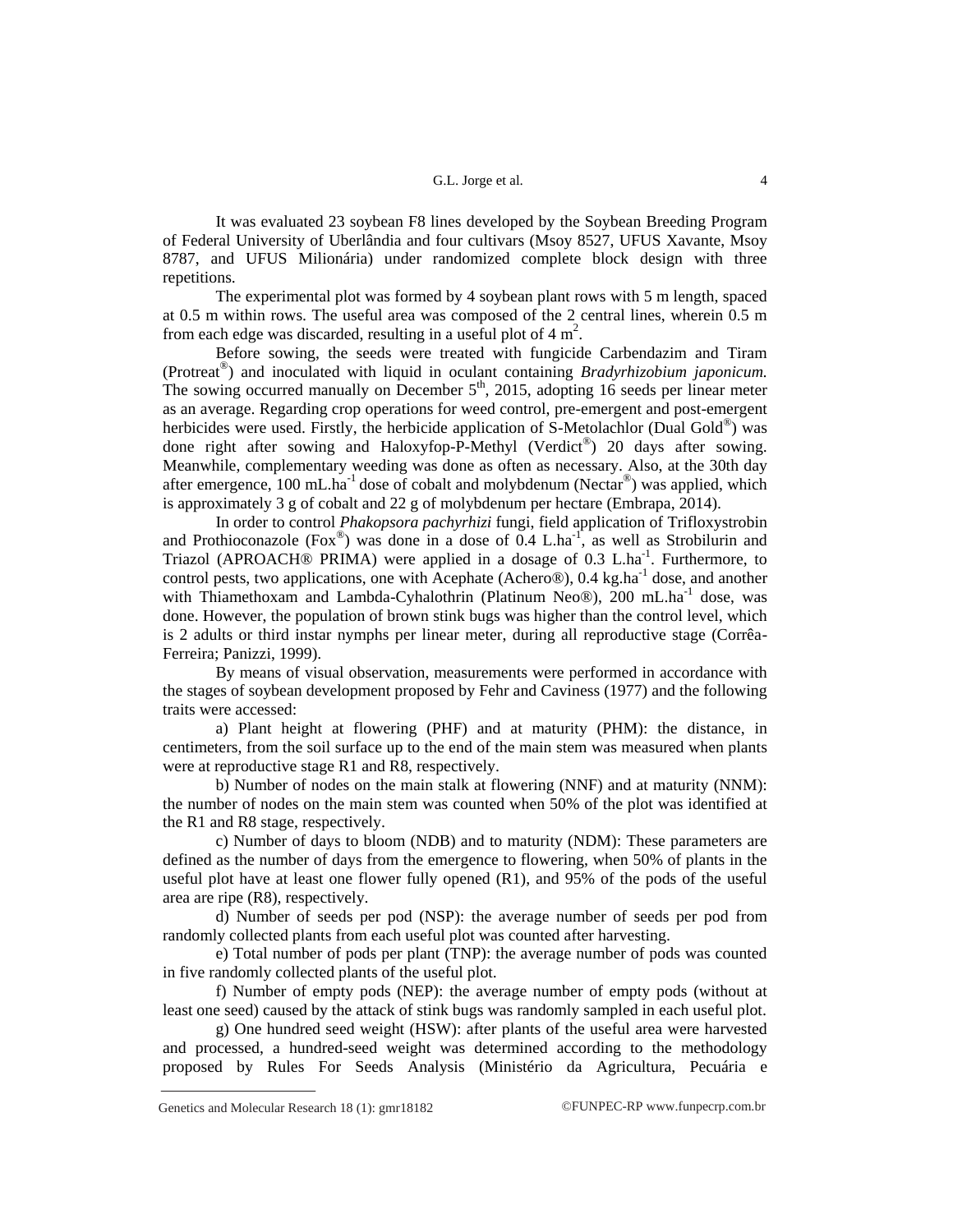Abastecimento - Brasil, 2009). The weight of each sample was adjusted to a moisture content of 13% according to the formula below:

$$
PF = PI \frac{100-UI}{100-UF}
$$
 (Eq.1)

Where:

PF: corrected weight of the sample;

PI: initial weight of the sample;

UI: initial moisture content of the sample;

UF: final moisture of the sample (13%).

h) Asian soybean rust severity (SEV): the Asian soybean rust severity was measured according to the Godoy diagrammatic scale from the average of three samplings, the first occurred 20 days after the first fungicide application followed by the second, which was done seven days after the second fungicide application (Godoy et al., 2006).

i) Grain yield (Y): Accomplished through harvesting, threshing, and weighing the soybean seeds from the useful plot. Data obtained (grams per useful plot) were transformed into kg ha $^{-1}$ .

j) Stink bug damage to seeds: The stink bug damage to soybean seeds was visually classified in percentages according to the criteria proposed by Panizzi et al. (1979). The classification was based on a sample size of 50 seeds per each experimental plot randomly collected and sorted into four different groups, which were: A) healthy seeds, without discoloration; B) slightly damaged, normal form, discoloration caused by punctures; C) damaged seeds, deformed, partially wrinkled seeds with discoloration caused by punctures; D) highly damaged seeds, completely deformed and discolored seeds (Figure 2).



**Figure 2.**Visual classification criteria for stink bug damage to seeds of soybean genotypes. A) Healthy seeds; B) slightly damaged seeds; C) damaged seeds; D) highly damaged seeds. Each group represents a joint sample collected from more than one genotype.

Genetics and Molecular Research 18 (1): gmr18182 ©FUNPEC-RP [www.funpecrp.com.br](http://www.funpecrp.com.br)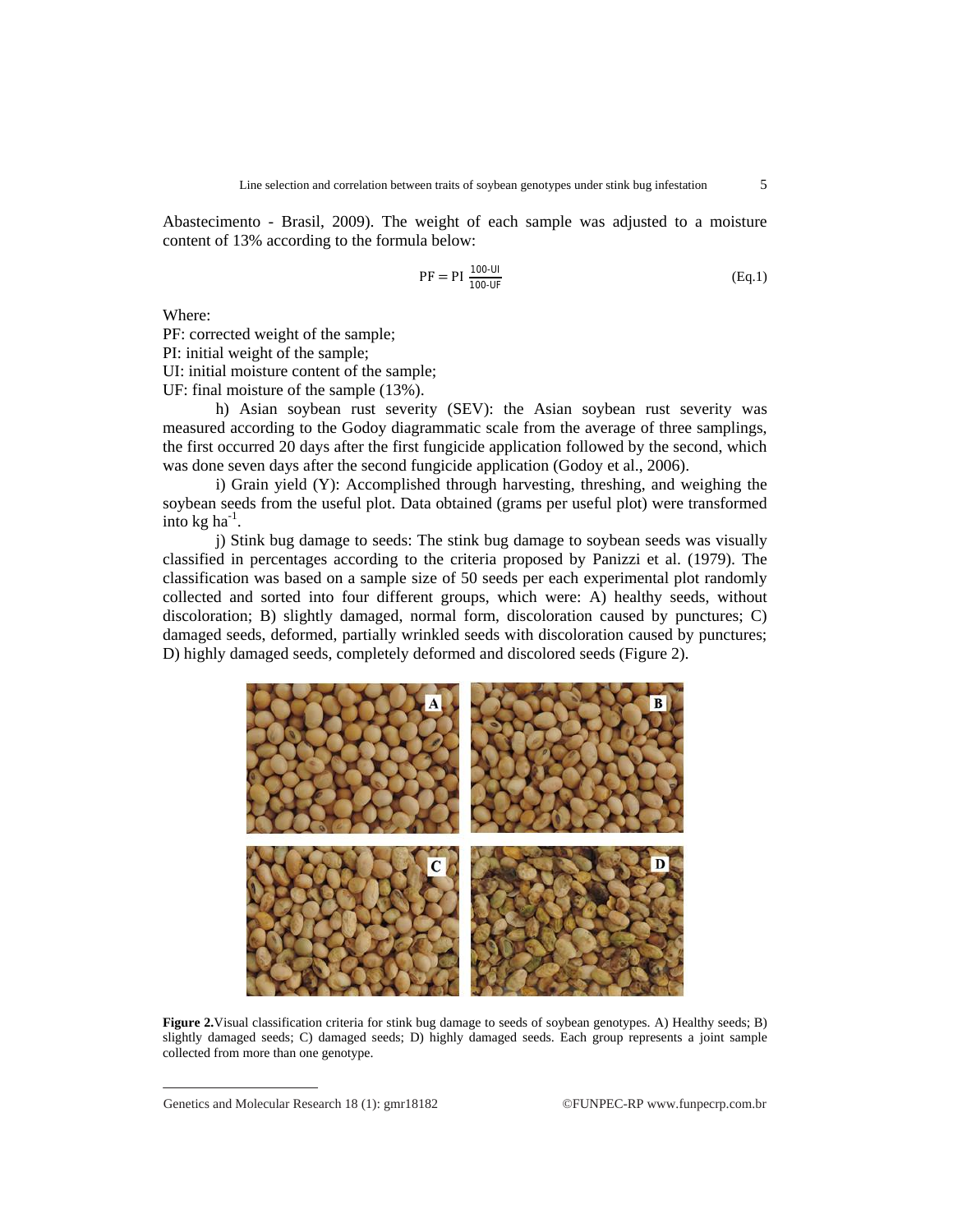For statistical analysis, having met all the ANOVA presuppositions such as casualization, variance homogeneity, residual normality, and block additivity for the agronomic traits evaluated using SPSS software, analysis of variance was carried out for the assessed parameters with the Sisvar program (Ferreira, 2014). When differences in the effect of treatment were observed by F test ( $P < 0.05$ ), it was used Scott-Knott test for grouping the averages.

After tabulating all the data, phenotypic and genotypic correlation analyses were done adopting the effect of genotype as fixed, conforming to the following estimators:

### **Phenotypic correlation**

$$
r_p = \frac{PMGxy}{\sqrt{MSGx MSGy}}
$$
 (Eq. 2)

Where:

 $r_p$ : estimator of phenotypic correlation;

PMGxy: average product associated with the effects of genotypes for x and y traits; MSGx: mean square among the genotypes for the trait X; MSGy: mean square among the genotypes for the trait Y.

### **Genotypic correlation**

$$
r_g = \frac{(PMG_{xy} - PMR_{xy})/r}{\sqrt{\hat{\phi}_{g(X)}\hat{\phi}_{(Y)}}} = \frac{\hat{\phi}_{g(XY)}}{\sqrt{\hat{\phi}_{g(X)}\hat{\phi}_{(Y)}}}
$$
(Eq. 3)

$$
\hat{\phi}_{g(X)} = \frac{\text{MSG}_x \text{-MSE}_x}{r}
$$
 (Eq. 4)

$$
\hat{\phi}_{g(Y)} = \frac{\text{MSG}_y \cdot \text{MSE}_y}{r}
$$
 (Eq. 5)

Where:

 $r_g$ : estimator of genotypic correlation;

 $\widetilde{\phi}_{g(XY)}$ : estimator of genotypic covariance;

 $\hat{\phi}_{g(x)}$  e $\hat{\phi}_{g(y)}$ : estimators of the quadratic components associated with genotypic variability for characters X and Y, respectively.

The phenotypic correlation significance was estimated by t-test with n-2 degrees of freedom, where the "n" corresponds to the number of genotypes evaluated. The significance of genotypic correlations was evaluated through the *bootstrap* method with 5000 simulations. Those statistical analyses were accomplished by the Genes program (computational application in genetics and statistics) (Cruz, 2016).

## **RESULTS AND DISCUSSION**

For all agronomic traits, the existence of genetic variability was observed at 1% probability level by F test, with the exception of Asian soybean rust severity (Table 2). The

Genetics and Molecular Research 18 (1):  $gmr18182$  ©FUNPEC-RP [www.funpecrp.com.br](http://www.funpecrp.com.br)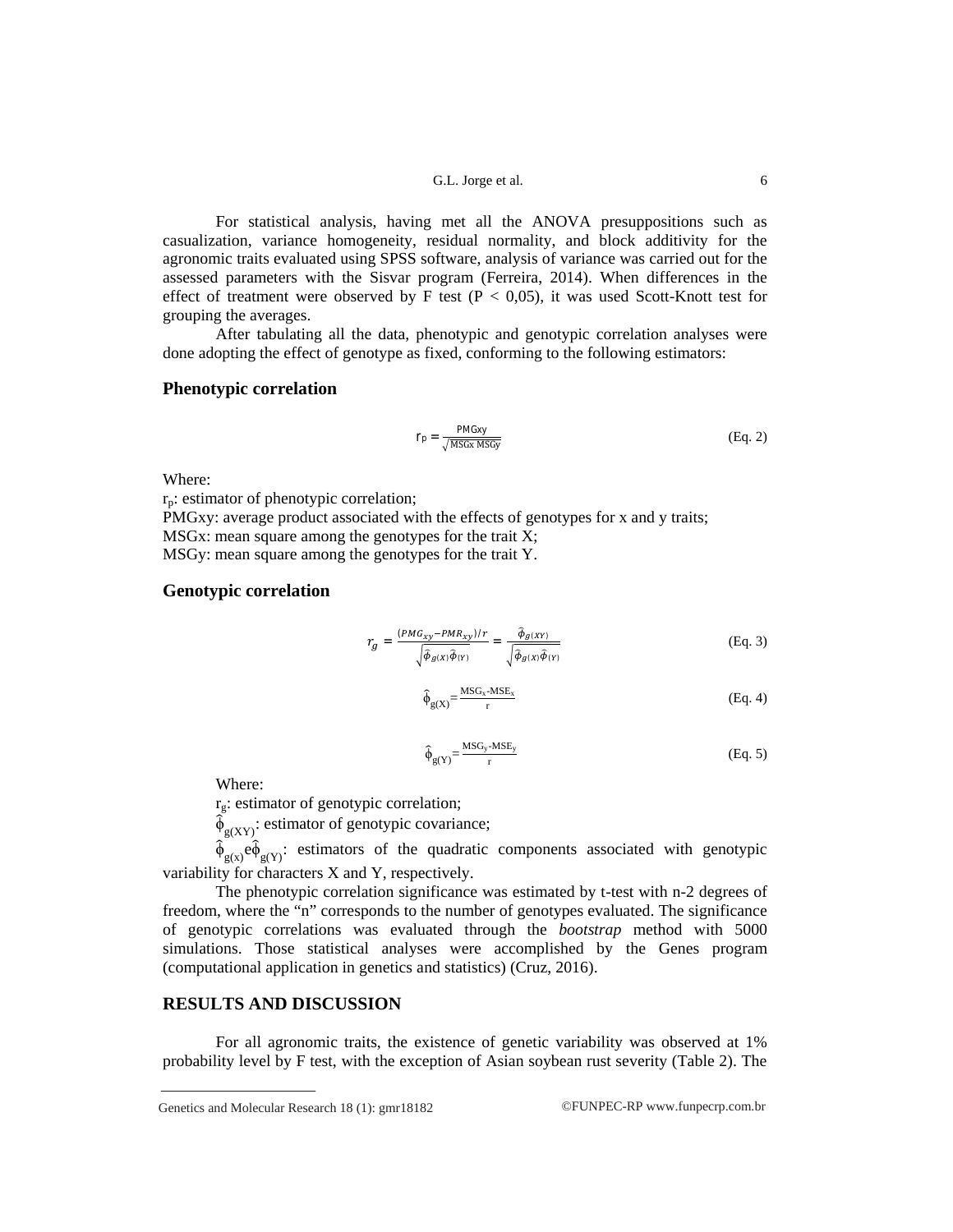coefficient of variation (CV) fluctuated from 2.54 % (NDM) to 54.13 % (HDS) (Table 2). In another study with soybeans, the coefficient of variation (CV) ranged from 19.88 to 51.27%. These high CV values, beyond genetic variability, can be explained as some genotypes are more affected than others by the stink bug attack (Rocha et al., 2014).

**Table 2.** Genotypic mean square, genotypic determination coefficient, quotient between genotypic and environmental variation coefficients, and coefficient of variation of soybean agronomic traits evaluated from 27 genotypes over the growing season of 2015/2016, Uberlândia- MG.

| <b>Traits</b>                      | <b>MSG</b>           | $H^2(\%)$ | CV/Cve | $CV(\% )$ |
|------------------------------------|----------------------|-----------|--------|-----------|
| Number of days to bloom (NDB)      | $74.32**$            | 84.04     | 1.32   | 6.28      |
| Number of days to maturity (NDM)   | $64.67**$            | 85.37     | 1.39   | 2.54      |
| Plant height at flowering (PHF)    | 239.33**             | 88.27     | 1.58   | 7.19      |
| Plant height at maturity (PHM)     | 281.64**             | 92.64     | 2.04   | 5.22      |
| Number of nodes at flowering (NNF) | $4.13**$             | 89.50     | 1.68   | 5.28      |
| Number of nodes at maturity (NNM)  | $9.65**$             | 87.31     | 1.51   | 6.93      |
| Total number of pods (TNP)         | 747.82**             | 63.16     | 0.75   | 28.19     |
| Number of empty pods (NEP)         | $307.27**$           | 72.93     | 0.94   | 22.83     |
| Number of seeds per pod (NSP)      | $0.09**$             | 94.95     | 2.50   | 2.93      |
| One hundred seed weight (HSW)      | $5.81**$             | 80.23     | 1.16   | 10.91     |
| Asian soybean rust severity (SEV)  | 117.07 <sup>ns</sup> | 32.38     | 0.40   | 38.16     |
| Grain yield (Y)                    | 2280853.64**         | 74.20     | 0.98   | 31.77     |
| Healthy seeds<br>(HS)              | 296.57**             | 91.45     | 1.89   | 37.65     |
| Slightly damaged seeds (SDS)       | 558.78*              | 69.46     | 0.87   | 31.49     |
| Damaged seeds (DS)                 | 452.37*              | 68.43     | 0.85   | 38.04     |
| Highly damaged seeds (HDS)         | $602.16**$           | 91.10     | 1.84   | 54.13     |

 $*$ ,  $**$ : significant at 5% and 1% probability level, respectively, by F test;  $\frac{ns}{n}$ : non-significant.

The existence of phenotypic variability that is mainly attributed to genetic causes is crucial for establishing an outstanding base for selection (Cruz et al., 2012). In advanced generations through genetic breeding, the  $H^2$  parameter is called coefficient of genotypic determination as the genotypes are already fixed and pre-selected (Vasconcelos et al., 2012).

For all the traits in the study, with exception of the total number of pods (63.16%), Asian soybean rust severity (32.38%), slightly damaged seeds (69.46%), and damaged seeds (68.43%), the coefficient of genotypic determination was superior to 70%, indicating that the most part of phenotypic variability was due to genetic differences among the genotypes (Ola Moreira et al., 2015). Similar results were accomplished by Glasenapp et al.  $(2015)$ , which found  $H<sup>2</sup>$  values superior to 70% for some traits in the study. Besides, most of the evaluated traits (NDB, NDM, PHF, PHM, NNF, NNM, NSP, HSW, HS, and HDS) showed a quotient between the genotypic and environmental variation coefficient higher than 1, which is another indicator that suggests successful possibility of selection (Cruz et al., 2012).

The number of days to bloom and maturity are important parameters as the longer time soybean genotypes need to complete their cycle, the more time of exposure to the attack of stink bugs there is (Rocha et al., 2015). Therefore, in a natural occurring infestation scenario early genotypes tend to escape from the attack of pests by a host evasion type of resistance, and consequently, maintain higher grain yield by shortening the most susceptible stages of the crop, R5 to R7 (Corrêa- Ferreira et al., 2013; Rocha et al., 2015; Fernandes et al., 2017).

One indirect symptom that is also caused by the attack of stink bugs and may have increased the life cycle of genotypes is the foliar retention that can delay the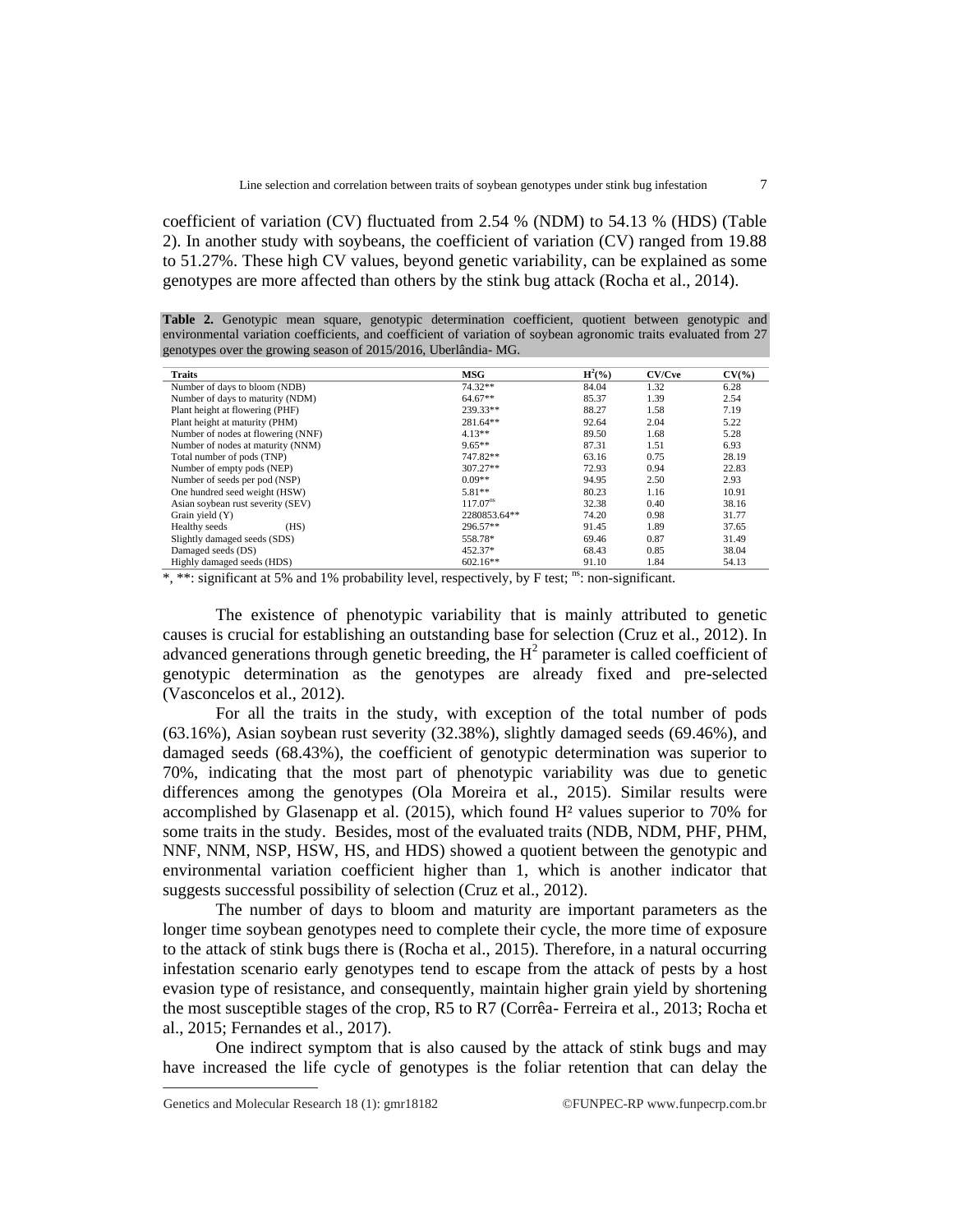physiological maturity, impairing harvesting of the crop (Silva et al., 2013). Also, it is important that soybeans should not exceed a height of 100 cm according to Sediyama et al. (2015) in order to avoid large lodging indexes, as well as to enhance mechanical harvesting efficiency. In the current experiment, only one line reached over 100 cm height at maturity (G23 – Table 3).

**Table 3.** Soybean agronomic traits evaluated among 27 soybean genotypes during the growing season of 2015/2016 in Uberlândia- MG.

|                     |            |                    |                   | <b>Traits</b>     |                   |                   |
|---------------------|------------|--------------------|-------------------|-------------------|-------------------|-------------------|
| <b>Genotypes</b>    | <b>NDB</b> | <b>NDM</b>         | <b>PHF</b>        | <b>PHM</b>        | <b>NNF</b>        | <b>NNM</b>        |
| G1                  | 55.4 b     | 116.0 a            | 62.1 <sub>d</sub> | 75.1 d            | 13.3 <sub>b</sub> | 17.4 <sub>b</sub> |
| G2                  | 58.7 c     | 116.0 a            | 66.4 d            | 77.5 d            | 13.8 a            | 16.0 <sub>b</sub> |
| G <sub>3</sub>      | 60.3c      | 124.5 c            | 81.2b             | 81.4 c            | 13.1 <sub>b</sub> | 15.3c             |
| G4                  | 57.5 c     | 116.5 a            | 68.4 c            | 75.8 d            | 12.8 <sub>b</sub> | 16.2 <sub>b</sub> |
| G5                  | 58.7 c     | 116.0 a            | 87.8 a            | 98.1 b            | 13.0 <sub>b</sub> | 16.4 <sub>b</sub> |
| G <sub>6</sub>      | 47.0a      | 127.5 c            | 63.1 d            | 97.3 b            | 11.7 c            | 21.6 a            |
| G7                  | 60.3c      | 127.5c             | 82.9 b            | 94.0 b            | 13.4 b            | 17.1 <sub>b</sub> |
| G8                  | 58.7 c     | 118.5 <sub>b</sub> | 83.7 b            | 91.1 <sub>b</sub> | 14.6 a            | 16.6 <sub>b</sub> |
| G10                 | 47.7 a     | 118.0 a            | 70.8 c            | 88.4b             | 11.3c             | 14.4c             |
| G11                 | 49.0 a     | 116.0 a            | 83.6 b            | 97.7 b            | 11.5c             | 15.5c             |
| G12                 | 56.0 b     | 117.0 a            | 72.2 c            | 81.3 c            | 13.0 <sub>b</sub> | 16.7 <sub>b</sub> |
| G13                 | 57.0 b     | 120.0 <sub>b</sub> | 69.2 c            | 75.7 d            | 12.7 <sub>b</sub> | 15.0c             |
| G15                 | 55.3 b     | 121.0 <sub>b</sub> | 74.3 c            | 91.9b             | 11.8c             | 16.7 <sub>b</sub> |
| G17                 | 51.0 a     | 123.5c             | 69.4 c            | 89.5 b            | 11.4c             | 15.7 <sub>b</sub> |
| G18                 | 48.3 a     | 120.0 <sub>b</sub> | 57.2 d            | 71.2 d            | 10.6c             | 13.3c             |
| G19                 | 57.0 b     | 116.0 a            | 73.7 c            | 90.6 <sub>b</sub> | 12.7 <sub>b</sub> | 14.5 c            |
| G20                 | 58.7 c     | 120.5 <sub>b</sub> | 80.9 <sub>b</sub> | 92.2 <sub>b</sub> | 13.9 a            | 16.2 <sub>b</sub> |
| G21                 | 60.3c      | 123.5c             | 80.5 <sub>b</sub> | 84.1 c            | 13.6 a            | 14.6 c            |
| G22                 | 53.7 b     | 126.5c             | 73.9 c            | 88.7b             | 12.5 <sub>b</sub> | 16.3 <sub>b</sub> |
| G23                 | 54.3 b     | 130.0c             | 96.1 a            | 112.9 a           | 14.8 a            | 17.2 <sub>b</sub> |
| G24                 | 46.3 a     | 120.0 <sub>b</sub> | 62.0 <sub>d</sub> | 75.3 d            | 10.8c             | 13.3c             |
| G <sub>25</sub>     | 46.3 a     | 114.0 a            | 63.3 d            | 72.8 d            | 11.1c             | 14.0c             |
| <b>Msoy 8527</b>    | 50.0a      | 120.0 <sub>b</sub> | 76.8 b            | 92.7 b            | 11.4c             | 15.2c             |
| G27                 | 55.3 b     | 120.5 <sub>b</sub> | 74.1 c            | 87.5 b            | 12.8 <sub>b</sub> | 17.1 <sub>b</sub> |
| <b>UFUS Xavante</b> | 54.3 b     | 127.5c             | 71.4 c            | 92.5 <sub>b</sub> | 13.0 <sub>b</sub> | 14.3c             |
| Msoy 8787           | 62.0c      | 128.0c             | 75.3 c            | 94.5 b            | 11.3c             | 17.4 <sub>b</sub> |
| UFUS Milionária     | 62.0c      | 126.0c             | 69.0c             | 82.8 c            | 10.9c             | 16.0 <sub>b</sub> |

L' Means followed by the same lowercase letter (column) belong to the same group at 5% level of significance by Scott and Knott test. NDB and NDM: number of days to bloom and to maturity, respectively; PHF and PHM: plant height at flowering and at maturity (cm), respectively; NNF and NNM: number of nodes on the main stalk at bloom and at maturity, respectively.

Regarding the number of nodes, both at flowering and at maturity, a higher number of nodes are a valuable soybean characteristic, as they will potentially become reproductive nodes. According to some authors, for soybean plant to accomplish a large productive potential, it would need an average of 17 to 18 nodes on the main stalk (Sediyama et al., 2015). In the current study, most of genotypes achieved numbers of nodes at maturity close to this average, including the genotypes G1, G7, G8, G12, G15, G23, G27, Msoy 8787, and the genotype G6 that overcame those values with an average of 21.6 nodes on the main stalk at maturity (Table 3). In another study, number of nodes at soybean maturity oscillated from 12.03 to 16.61 (Perini Junior et al., 2012).

According to Camâra (1998), a soybean plant can reach up to 400 pods; nevertheless, typical Brazilian cultivars usually have an average of 30 to 80 pods per plant. As it can be seen in Table 4, all genotypes, except G1, have shown averages in between this interval.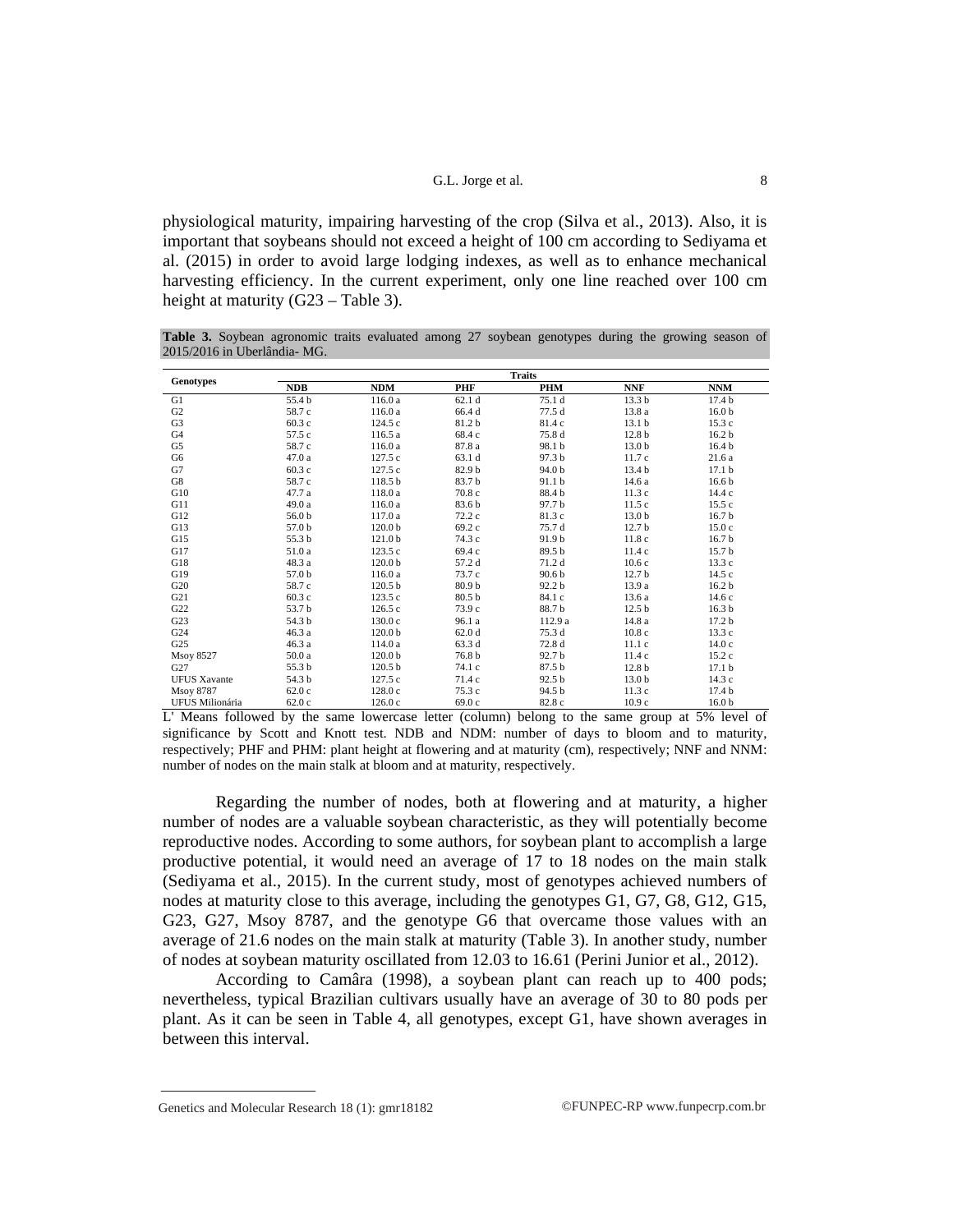|  | <b>Table 4.</b> Soybean agronomic traits evaluated among 27 soybean genotypes during the growing season of |  |  |  |  |  |  |
|--|------------------------------------------------------------------------------------------------------------|--|--|--|--|--|--|
|  | 2015/2016 in Uberlândia-MG.                                                                                |  |  |  |  |  |  |
|  |                                                                                                            |  |  |  |  |  |  |

|                        |                                      |                   | <b>Traits</b>        |                   |            |                     |
|------------------------|--------------------------------------|-------------------|----------------------|-------------------|------------|---------------------|
| <b>Genotypes</b>       | <b>TNP</b>                           | <b>NEP</b>        | <b>NSP</b>           | <b>HSW</b>        | <b>SEV</b> | Y                   |
| G1                     | 114.3 a                              | 52.5 c            | 2.2c                 | 10.4a             | 15.4 a     | 4113.1 a            |
| G2                     | 69.7 a                               | 30.8 a            | 2.2c                 | 10.9a             | 14.9 a     | 4426.6 a            |
| G <sub>3</sub>         | 40.2a                                | 37.7 b            | 2.5 <sub>b</sub>     | 10.9a             | 23.0a      | 1993.6 c            |
| G4                     | 52.6 a                               | 34.4 b            | 2.7a                 | 10.3a             | 22.5a      | 3253.6 b            |
| G5                     | 33.5 a                               | 24.7 a            | 2.6a                 | 10.4a             | 35.4 a     | 2197.4 c            |
| G6                     | 59.5 a                               | 54.8 c            | 2.1 <sub>d</sub>     | 8.4 b             | 10.2a      | 1062.5c             |
| G7                     | 53.9 a                               | 44.3 c            | 2.2c                 | 9.5a              | 30.7 a     | 1487.5 c            |
| G8                     | 50.1 a                               | 25.7 a            | 2.1 <sub>d</sub>     | 11.1 a            | 15.8 a     | 2316.8 c            |
| G10                    | 49.2 a                               | 30.4 a            | 2.3c                 | 11.6 a            | 26.7 a     | 2616.2 b            |
| G11                    | 54.2 a                               | 39.9 b            | 2.2c                 | 10.7a             | 28.2a      | 2705.2 b            |
| G12                    | 57.1 a                               | 40.0 <sub>b</sub> | 2.4 <sub>b</sub>     | 10.7a             | 21.7 a     | 2571.4 b            |
| G13                    | 61.6 a                               | 41.5 <sub>b</sub> | 2.3c                 | 9.4 a             | 31.8 a     | 2836.0 b            |
| G15                    | 67.1a                                | 54.8 c            | 2.2c                 | 10.1a             | 31.8 a     | 1635.3 c            |
| G17                    | 57.0 a                               | 41.6 <sub>b</sub> | 2.3c                 | 8.3 b             | 27.4a      | 2565.4 b            |
| G18                    | 48.9 a                               | 24.5 a            | 2.1 <sub>d</sub>     | 9.2a              | 22.7a      | 1753.8 c            |
| G19                    | 57.9 a                               | 36.8 <sub>b</sub> | 2.3c                 | 10.3a             | 28.7 a     | 2819.3 b            |
| G20                    | 51.7 a                               | 35.0 b            | 2.6a                 | 11.0a             | 8.2 a      | 2665.0 <sub>b</sub> |
| G21                    | 44.4 a                               | 29.4 a            | 2.2c                 | 12.0a             | 27.0a      | 2378.1 c            |
| G22                    | 71.7 a                               | 49.5 c            | 2.3c                 | 9.5a              | 25.7a      | 1881.2c             |
| G23                    | 72.1 a                               | 59.2 c            | 2.4 <sub>b</sub>     | 8.3 b             | 20.2a      | 1451.3 c            |
| G <sub>24</sub>        | 38.9 a                               | 24.0a             | 2.2c                 | 10.78 a           | 18.1 a     | 3550.8 a            |
| G25                    | 85.6 a                               | 47.1c             | 2.0 <sub>d</sub>     | 10.0a             | 19.0a      | 2766.5 b            |
| <b>Msoy 8527</b>       | 50.5 a                               | 39.2 b            | 2.2c                 | 10.8a             | 25.0a      | 3695.9 a            |
| G27                    | 62.1 a                               | 41.4 b            | 2.4 <sub>b</sub>     | 9.7a              | 30.8 a     | 2289.7 c            |
| <b>UFUS Xavante</b>    | 61.2 a                               | 52.5c             | 2.3c                 | 7.1c              | 18.5 a     | 1650.2 c            |
| <b>Msoy 8787</b>       | 66.6 a                               | 48.8c             | 2.5 <sub>b</sub>     | 7.9 <sub>b</sub>  | 23.0a      | 1173.8 c            |
| <b>UFUS Milionária</b> | 57.9 a                               | 38.0 b            | 2.4 <sub>b</sub>     | 6.1c              | 17.1a      | 1329.4 c            |
| 0.11<br>$\cdots$       | $\mathbf{1}$<br>$\mathbf{r}$<br>- 11 | $\mathbf{1}$      | $\sim$ $\sim$ $\sim$ | $\sim$ 1.1 $\sim$ |            | $-0.1$              |

L' Means followed by the same lowercase letter (column) belong to the same group at 5% level of significance by Scott and Knott test. TNP: Total number of pods; NEP: Number of empty pods; NSP: Number of seeds per pod; HSW: One hundred seed weight (g); SEV: Asian soybean rust severity (%); Y: Grain yield (kg ha $^{-1}$ ).

Along with that, the one hundred seed weight can vary from 2 to 30 g (Sediyama et al., 2013). As an expected symptomatology of the attack of stink bugs, the weight of seeds has been negatively affected. They oscillated from 6.1 (UFUS MILIONÁRIA) to 12 g (G21) (Table 4), which shows the impact of stink bugs on reducing soybean seeds weight. A pseudo-resistance mechanism, defined as damage dilution type, may reduce the proportional number of damaged seeds due to insect attack by increasing the number of seeds per plant (Rocha et al., 2015).

The Asian soybean rust severity did not statistically differ among the evaluated genotypes, showing that it has not interfered in differentiating the resistance of soybean genotypes to stink bugs. Overall, those genotypes have shown a lower disease severity compared to other studies that have identified potential sources of genetic resistance to this disease (Ribeiro et al., 2009; Glasenappet al., 2015). Still, the soybean lines' resistance to soybean rust severity may vary over time and it is associated with the genotype, the type of resistance mechanism according to the environmental factors or physiological effects (Martins and Juliatti, 2014).

The soybean grain yield fluctuated from 1.062 kg.ha<sup>-1</sup> to 4.427 kg.ha<sup>-1</sup> (lines G6 and G2, respectively) (Table 4). The observed variations, beyond genetic variability, may be attributed to the differential levels of resistance of genotypes to attack of stink bugs, mainly *Euschistus heros*, which were found in the highest densities in the experiment. The lines G1, G2, G24, and the cultivar Msoy 8527 achieved the highest yielding standards, staying above the national average of 3.037 kg.ha<sup>-1</sup>during the same growing season of 2015/2016 (Conab, 2016). In addition, the grain yield is considered to be a good indicator parameter towards the selection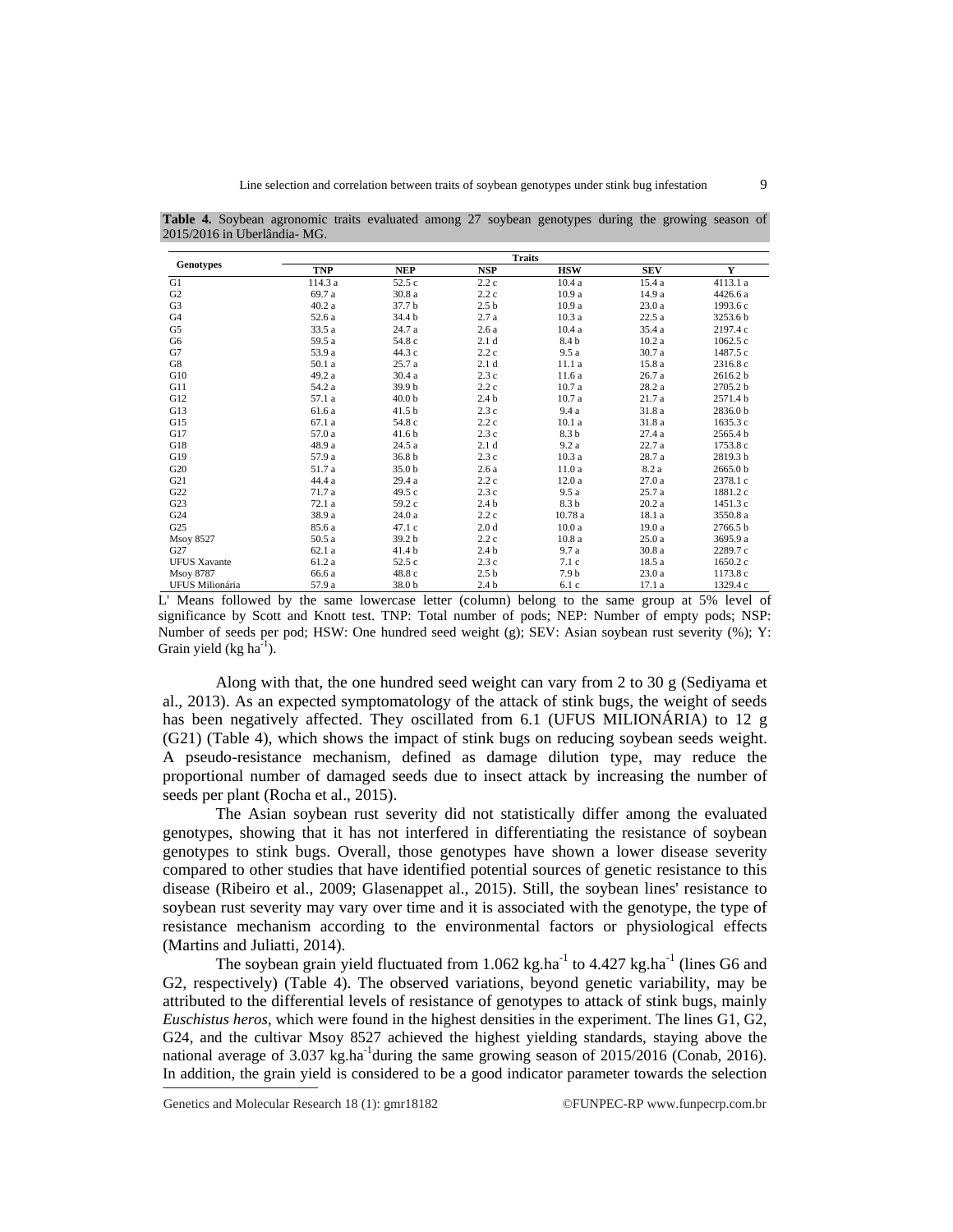of genotypes resistant to the attack of stink bugs (Lourenção et al., 2010; Rocha et al., 2014). Another indicator of soybean stink bug resistance can be approached through the visual analyses of seeds. In the current research, most seeds were affected by the stink bug attack indicating a high damage potential to soybean seeds in nearly all genotypes (Table 5).

**Table 5.** Damage rates of stink bug infestation in percentages ( $\pm$  standard error) on soybean seeds according to visual classification into four groups over the growing season of 2015/2016 in Uberlândia.

|                        |                |                         | Seeds $(\% )$   |                       |
|------------------------|----------------|-------------------------|-----------------|-----------------------|
| <b>Genotypes</b>       | <b>Healthy</b> | <b>Slightly damaged</b> | <b>Damaged</b>  | <b>Highly damaged</b> |
| G1                     | $25 \pm 6.1$ a | $43 \pm 1.4$ b          | $23 \pm 3.3$ a  | $9 \pm 4.2 a$         |
| G <sub>2</sub>         | $14 \pm 2.8$ c | $51 \pm 0.5$ b          | $30 \pm 1.9$ a  | $5 \pm 0.5$ a         |
| G3                     | $9 \pm 4.2$ c  | $34 \pm 13.2 a$         | $50 \pm 15.1$ b | $7 \pm 2.4$ a         |
| G4                     | $22 \pm 1$ b   | $52 \pm 1$ b            | $29 \pm 1.4 b$  | $0 \pm 1$ a           |
| G5                     | $23 \pm 2.4$ b | $57 \pm 2.4$ b          | $20 \pm 4.7$ a  | $0 \pm 1$ a           |
| G6                     | $3 \pm 1.4$ d  | $24 \pm 2.8$ a          | $36 \pm 1.9 b$  | $37 \pm 6.1$ c        |
| G7                     | $2 \pm 1$ d    | $18 \pm 1$ a            | $58 \pm 1$ a    | $22 \pm 1$ b          |
| G8                     | $26 \pm 1.9$ a | $66 \pm 1$ b            | $8 \pm 1.9 a$   | $0 \pm 1$ a           |
| G10                    | $13 \pm 3.3$ c | $45 \pm 9.9 b$          | $27 \pm 8.0$ a  | $15 \pm 5.2$ a        |
| G11                    | $10 \pm 0.9$ c | $50 \pm 1.9$ b          | $33 \pm 0.5$ a  | $7 \pm 3.3 a$         |
| G12                    | $17 \pm 5.2 b$ | $47 \pm 9.0$ b          | $29 \pm 10.8$ a | $7 \pm 3.3 a$         |
| G13                    | $27 \pm 2.4$ a | $56 \pm 3.8$ b          | $16 \pm 0.9$ a  | $1 \pm 0.5$ a         |
| G15                    | $8 \pm 1.9$ c  | $33 \pm 6.1$ a          | $40 \pm 2.8$ b  | $19 \pm 5.2 b$        |
| G17                    | $5 \pm 1.4$ d  | $32 \pm 9.4$ a          | $32 \pm 1.9$ a  | $31 \pm 9.0$ c        |
| G18                    | $8 \pm 3.8$ c  | $38 \pm 11.3$ a         | $37 \pm 9.9 b$  | $17 \pm 5.2$ a        |
| G19                    | $35 \pm 2.4$ a | $50 \pm 0.9$ b          | $15 \pm 1.4$ a  | $0 \pm 1$ a           |
| G <sub>20</sub>        | $15 \pm 3.3$ c | $60 \pm 5.7$ b          | $25 \pm 2.7$ a  | $1 \pm 0.5$ a         |
| G21                    | $16 \pm 1.9 b$ | $35 \pm 1.4$ a          | $43 \pm 0.5$ b  | $6 \pm 2.8$ a         |
| G22                    | $1 \pm 0.5$ d  | $19 \pm 2.4$ a          | $37 \pm 1.4$ b  | $33 \pm 0.5$ c        |
| G23                    | $2 \pm 0.9$ d  | $24 \pm 2.8$ a          | $27 \pm 1.4$ a  | $47 \pm 3.3$ c        |
| G24                    | $10 \pm 3.8$ c | $34 \pm 8.5$ a          | $55 \pm 12.7$ b | $1 \pm 0.5$ a         |
| G25                    | $31 \pm 0.5$ a | $54 \pm 0.9$ b          | $15 \pm 1.4$ a  | $0 \pm 1$ a           |
| <b>Msoy 8527</b>       | $21 \pm 0.5$ b | $61 \pm 6.1$ b          | $18 \pm 6.6$ a  | $0 \pm 1$ a           |
| G27                    | $11 \pm 0.5$ c | $48 \pm 0.9$ b          | $32 \pm 1.9$ a  | $9 \pm 1.4 a$         |
| <b>UFUS Xavante</b>    | $3 \pm 1.4$ d  | $27 \pm 12.7$ a         | $44 \pm 3.8$ b  | $26 \pm 10.4$ b       |
| Msoy 8787              | $3 \pm 0.5$ d  | $36 \pm 11.3$ a         | $30 \pm 4.7$ a  | $31 \pm 6.1$ c        |
| <b>UFUS Milionária</b> | $1 \pm 0.5$ d  | $26 \pm 6.6$ a          | $39 \pm 7.1$ a  | $34 \pm 1$ c          |

L' Means followed by the same lowercase letter (column) belong to the same group at 5% level of significance by Scott and Knott test.

Feeding activity of *E. heros* during seed filling stage can considerably cause direct damage to soybean seeds resulting in more often wrinkled or cracked seed coats (Cantone et al., 2011) and reduce soybean yield (Corrêa-Ferreira, 2005). The genotypes G6, G17, G22, G23, and the cultivars Msoy 8787 and UFUS Milionária have presented the largest percentage of highly damaged soybean seeds. Also, the effect of *E. heros* population on escalating the number of damaged seeds corroborates with the results found by Bridi (2012). Seeds attacked by stink bugs, especially *Euschistus heros*, show higher physical damage as well as an inferior seed weight, suggesting that the damage caused by *E. heros* is more severe than other species such as *Edessa meditabunda* (Cantone et al., 2011). On the other hand, the genotypes G1, G8, G13, G19, and G25 have shown the highest percentage of healthy seeds, which reinforce a superior behavior of those lines in respect to avoiding damage occasioned by the vast presence of brown stink bugs.

An important parameter to assess the relationship between agronomic traits and identify beneficial characteristics for soybean resistance to stink bug is the establishment of correlations. To correctly interpret correlations, beyond significance, the magnitude and direction has also to be considered (Cruz et al., 2012). Regarding direction, the correlations can be positive, which indicates a trend of increasing a variable while another also increases; on the other hand, when negative, it suggests a possibility of increasing a variable

Genetics and Molecular Research 18 (1): gmr18182 ©FUNPEC-RP [www.funpecrp.com.br](http://www.funpecrp.com.br)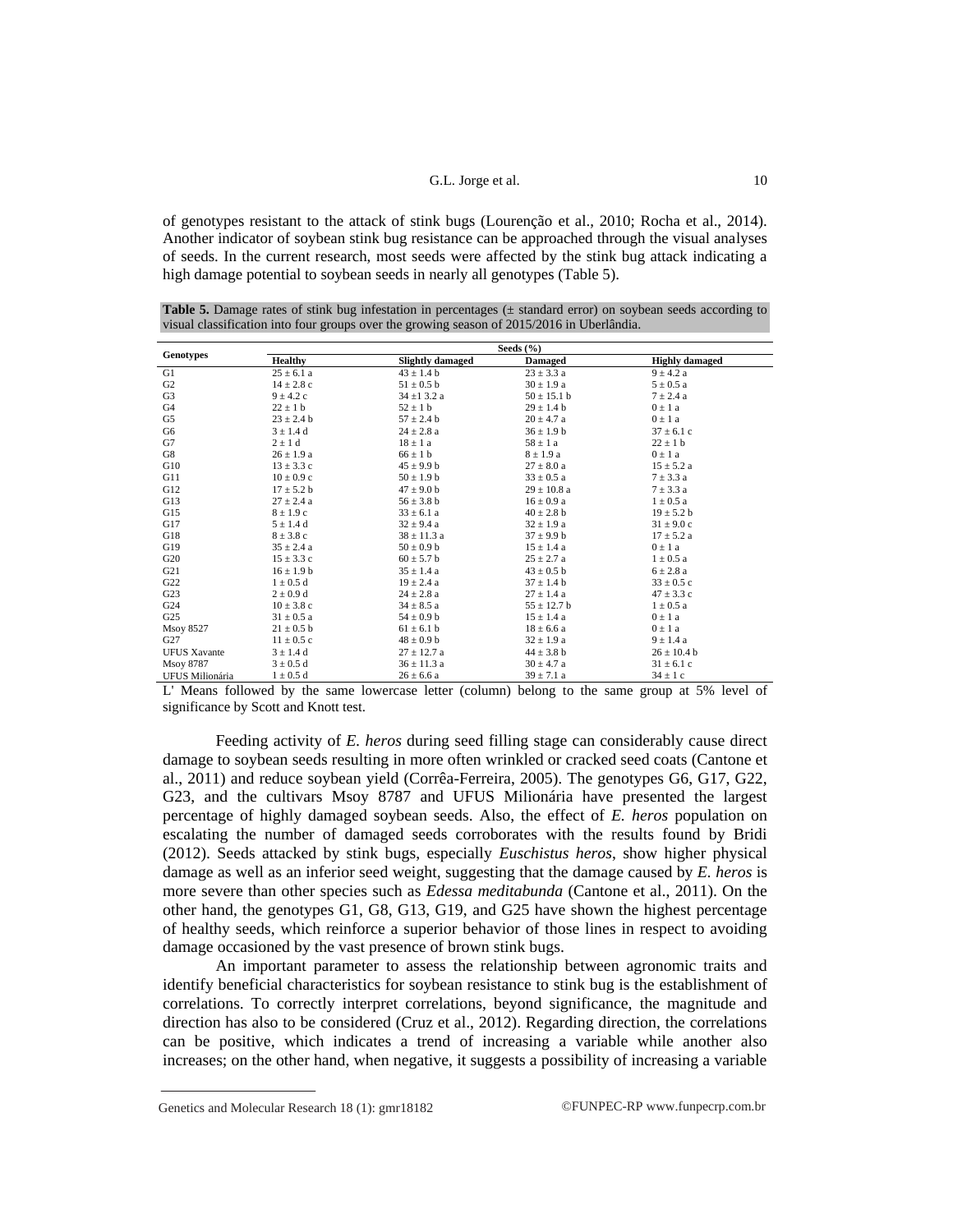value while reducing another (Nogueira et al., 2012). It is important to know the association among agronomic traits for selection of genotypes as they can infer a better understanding of the correlated traits and help to avoid selecting one trait that leads to an undesirable selection of another (Ramalho et al., 2012).

For most agronomic traits, the genotypic correlations were higher than the phenotypic ones, with the same direction. This aspect demonstrates that the genotypic factors have contributed more to the correlations than the environmental factors (Almeida et al., 2010). Correlation coefficients whose magnitudes are above 0.7 indicate variables that can be considered highly correlated (Cruz et al., 2012). Still, researchers tend to value mostly the signal and magnitude estimates on interpreting correlation values when they are above 0.5 in module (Lopes et al., 2002).

The increase in the number of days to maturity led to a rise in the number of empty pods (genotypic correlation of 0.57), as well as a reduction on the weight of a hundred seed and grain yield (Table 6). The association between the number of days to maturity and both grain yield and weight of one hundred seeds were highly negatively correlated, -0.65 and - 0.63, phenotypically, and -0.74 and -0.69, genotypically, respectively. Similar results were observed by Rocha et al. (2015), as the longer plant cycles are, the exposure of the plant to the attack of pests increases.

**Table 6** Coefficient of phenotypic  $(r_p)$  and genotypic  $(r_q)$  correlations between fifteen traits from 27 soybean genotypes over the growing season of 2015/2016 in Uberlândia.

| <b>Traits</b> |              | <b>NDM</b>         | PHF                | <b>PHM</b>         | <b>NNB</b>         | <b>NNM</b>         | <b>TNP</b>            | <b>NEP</b>            | <b>NSP</b>            | <b>HSW</b>            | Y                     | <b>HS</b>             | <b>SDS</b>            | DS                    | <b>HDS</b>            |
|---------------|--------------|--------------------|--------------------|--------------------|--------------------|--------------------|-----------------------|-----------------------|-----------------------|-----------------------|-----------------------|-----------------------|-----------------------|-----------------------|-----------------------|
| <b>NDB</b>    | $r_{p}$      | 0.21 <sup>ns</sup> | $0.44*$            | 0.98 <sup>ns</sup> | $0.55**$           | 0.13 <sup>ns</sup> | $-0.08ns$             | $-0.06$ <sup>ns</sup> | $0.51**$              | $-0.08$ <sup>ns</sup> | $-0.17^{ns}$          | $-0.01$ <sup>ns</sup> | 0.01 <sup>ns</sup>    | 0.03 <sup>ns</sup>    | $-0.02$ <sup>ns</sup> |
|               | $r_g$        | 0.21 <sup>ns</sup> | $0.45^+$           | 0.10 <sup>ns</sup> | $0.60^{++}$        | 0.11 <sup>ns</sup> | $-0.12$ <sup>ns</sup> | $-0.07^{\text{ns}}$   | $0.55^{++}$           | $-0.07$ <sup>ns</sup> | $-0.21$ <sup>ns</sup> | 0.01 <sup>ns</sup>    | 0.03 <sup>ns</sup>    | $0.02$ <sup>ns</sup>  | $-0.05ns$             |
| <b>NDM</b>    | $r_{p}$      |                    | $0.25^{ns}$        | $0.49**$           | 0.06 <sup>ns</sup> | 0.35 <sup>ns</sup> | $-0.05ns$             | $0.49**$              | 0.08 <sup>ns</sup>    | $-0.63**$             | $-0.65**$             | $-0.79**$             | $-0.79**$             | $0.52**$              | $0.83**$              |
|               | $r_{g}$      |                    | 0.31 <sup>ns</sup> | $0.57^{++}$        | 0.04 <sup>ns</sup> | $0.37^{+}$         | $-0.06$ <sup>ns</sup> | $0.57^{++}$           | $0.09^{ns}$           | $-0.69^{++}$          | $-0.74$ <sup>**</sup> | $-0.85$ <sup>**</sup> | $-0.88$ <sup>**</sup> | $0.56^{++}$           | $0.87^{++}$           |
| PHF           | $r_{p}$      |                    |                    | $0.76**$           | $0.59**$           | $0.12^{ns}$        | $-0.29$ <sup>ns</sup> | 0.07 <sup>ns</sup>    | 0.36 <sup>ns</sup>    | $0.14^{ns}$           | $-0.45*$              | $-0.09ns$             | 0.04 <sup>ns</sup>    | $-0.07^{\text{ns}}$   | 0.08 <sup>ns</sup>    |
|               | $r_g$        |                    |                    | $0.77^{++}$        | $0.62^{++}$        | $0.12^{ns}$        | $-0.37$ <sup>ns</sup> | 0.38 <sup>ns</sup>    | $0.41^{+}$            | 0.14 <sup>ns</sup>    | $-0.53$ <sup>**</sup> | $-0.12^{ns}$          | 0.02 <sup>ns</sup>    | $-0.06$ <sup>ns</sup> | 0.10 <sup>ns</sup>    |
| <b>PHM</b>    | $r_{p}$      |                    |                    |                    | 0.29 <sup>ns</sup> | $0.44*$            | $-0.14$ <sup>ns</sup> | $0.38*$               | 0.19 <sup>ns</sup>    | $-0.21$ <sup>ns</sup> | $-0.59**$             | $-0.36$ <sup>ns</sup> | $-0.21$ <sup>ns</sup> | $-0.04$ <sup>ns</sup> | $0.48*$               |
|               | $r_{g}$      |                    |                    |                    | 0.33 <sup>ns</sup> | $0.48^{+}$         | $-0.14$ <sup>ns</sup> | $0.49^{+}$            | $0.26$ <sup>ns</sup>  | $-0.25$ <sup>ns</sup> | $-0.65$ <sup>**</sup> | $-0.42$ <sup>+</sup>  | $-0.30$ <sup>ns</sup> | $-0.01ns$             | $0.55^{++}$           |
| <b>NNF</b>    | $r_{p}$      |                    |                    |                    |                    | 0.23 <sup>ns</sup> | 0.09 <sup>ns</sup>    | 0.07 <sup>ns</sup>    | $0.27^{ns}$           | 0.26 <sup>ns</sup>    | 0.07 <sup>ns</sup>    | $0.17^{ns}$           | $0.14^{ns}$           | $-0.17$ <sup>ns</sup> | $-0.10ns$             |
|               | $r_{g}$      |                    |                    |                    |                    | $0.22^{ns}$        | 0.09 <sup>ns</sup>    | 0.05 <sup>ns</sup>    | 0.28 <sup>ns</sup>    | $0.32^{ns}$           | 0.09 <sup>ns</sup>    | $0.19$ <sup>ns</sup>  | $0.22^{ns}$           | $-0.24$ <sup>ns</sup> | $-0.16$ <sup>ns</sup> |
| <b>NNM</b>    | $r_{p}$      |                    |                    |                    |                    |                    | $0.24^{ns}$           | $0.50**$              | 0.09 <sup>ns</sup>    | $-0.24$ <sup>ns</sup> | $-0.23$ <sup>ns</sup> | $-0.28ns$             | $-0.23$ <sup>ns</sup> | $-0.02$ <sup>ns</sup> | $0.44*$               |
|               | $r_{g}$      |                    |                    |                    |                    |                    | $0.19^{ns}$           | $0.52^{+}$            | 0.07 <sup>ns</sup>    | $-0.24$ <sup>ns</sup> | $-0.33$ <sup>ns</sup> | $-0.30ns$             | $-0.25$ <sup>ns</sup> | $-0.04$ <sup>ns</sup> | $0.45^{+}$            |
| <b>TNP</b>    | $r_{p}$      |                    |                    |                    |                    |                    |                       | $0.66**$              | $-0.25$ <sup>ns</sup> | $-0.21$ <sup>ns</sup> | $0.58**$              | $0.11$ <sup>ns</sup>  | $-0.10ns$             | $-0.26$ <sup>ns</sup> | $0.22^{ns}$           |
|               | $r_{g}$      |                    |                    |                    |                    |                    |                       | $0.57^{+}$            | $-0.37$ <sup>ns</sup> | $-0.29$ <sup>ns</sup> | $0.48^{+}$            | $0.07^{ns}$           | $-0.24$ <sup>ns</sup> | $-0.26$ <sup>ns</sup> | 0.30 <sup>ns</sup>    |
| <b>NEP</b>    | $r_{p}$      |                    |                    |                    |                    |                    |                       |                       | $-0.06$ <sup>ns</sup> | $-0.50**$             | $-0.15$ <sup>ns</sup> | $-0.34$ <sup>ns</sup> | $-0.48**$             | 0.06 <sup>ns</sup>    | $0.61**$              |
|               | $r_{g}$      |                    |                    |                    |                    |                    |                       |                       | $-0.94$ <sup>ns</sup> | $-0.58^{+}$           | $-0.38$ <sup>ns</sup> | $-0.44$ <sup>+</sup>  | $-0.71$ <sup>**</sup> | $0.15^{ns}$           | $0.74^{++}$           |
| <b>NSP</b>    | $r_{p}$      |                    |                    |                    |                    |                    |                       |                       |                       | $-0.06$ <sup>ns</sup> | $-0.13$ <sup>ns</sup> | $-0.08ns$             | $0.75$ <sup>ns</sup>  | 0.01 <sup>ns</sup>    | $-0.01ns$             |
|               | $\rm r_g$    |                    |                    |                    |                    |                    |                       |                       |                       | $-0.06$ <sup>ns</sup> | $-0.19^{ns}$          | $-0.07ns$             | 0.14 <sup>ns</sup>    | $-0.02$ <sup>ns</sup> | $-0.03ns$             |
| <b>HSW</b>    | $r_{p}$      |                    |                    |                    |                    |                    |                       |                       |                       |                       | $0.40*$               | $0.54**$              | $0.55**$              | $-0.18ns$             | $-0.74**$             |
|               | $r_{g}$      |                    |                    |                    |                    |                    |                       |                       |                       |                       | $0.45^+$              | $0.61^{++}$           | $0.60^{++}$           | $-0.16$ <sup>ns</sup> | $-0.80^{++}$          |
| Y             | $r_{p}$      |                    |                    |                    |                    |                    |                       |                       |                       |                       |                       | $0.60**$              | $0.59**$              | $-0.32$ <sup>ns</sup> | $-0.69**$             |
|               | $r_{g}$      |                    |                    |                    |                    |                    |                       |                       |                       |                       |                       | $0.69^{++}$           | $0.77^{++}$           | $-0.37$ <sup>ns</sup> | $-0.82$ <sup>**</sup> |
| HS            | $r_{p}$      |                    |                    |                    |                    |                    |                       |                       |                       |                       |                       |                       | $0.80**$              | $-0.72**$             | $-0.80**$             |
|               | $r_{g}$      |                    |                    |                    |                    |                    |                       |                       |                       |                       |                       |                       | $0.91^{++}$           | $-0.77$ <sup>++</sup> | $-0.85^{++}$          |
| <b>SDS</b>    | $r_{p}$      |                    |                    |                    |                    |                    |                       |                       |                       |                       |                       |                       |                       | $-0.76**$             | $-0.82**$             |
|               | $r_{\rm g}$  |                    |                    |                    |                    |                    |                       |                       |                       |                       |                       |                       |                       | $-0.72$ <sup>**</sup> | $-0.87$ <sup>**</sup> |
| DS            | $r_{p}$      |                    |                    |                    |                    |                    |                       |                       |                       |                       |                       |                       |                       |                       | 0.35 <sup>ns</sup>    |
|               | $r_{\sigma}$ |                    |                    |                    |                    |                    |                       |                       |                       |                       |                       |                       |                       |                       | 0.37 <sup>ns</sup>    |

\*\*, \*: significant at 1% and 5% probability level by *t test*; ++, +: significant at 1% and 5%, respectively, by *bootstrap* method with 5 thousand simulations. NDB and NDM: number of days to bloom and to maturity, respectively; PHF and PHM: plant height at flowering and at maturity, respectively; NNF and NNM: number of nodes on the main stalk at bloom and at maturity, respectively; TNP: Total number of pods; NEP: Number of empty pods; NSP: Number of seeds per pod; HSW: One hundred seed weight; Y: Grain yield; HS: Healthy seeds; SDS: Slightly damaged seeds; DS: Damaged seeds; HDS: Highly damaged seeds.

Genetics and Molecular Research 18 (1):  $gmr18182$  ©FUNPEC-RP [www.funpecrp.com.br](http://www.funpecrp.com.br)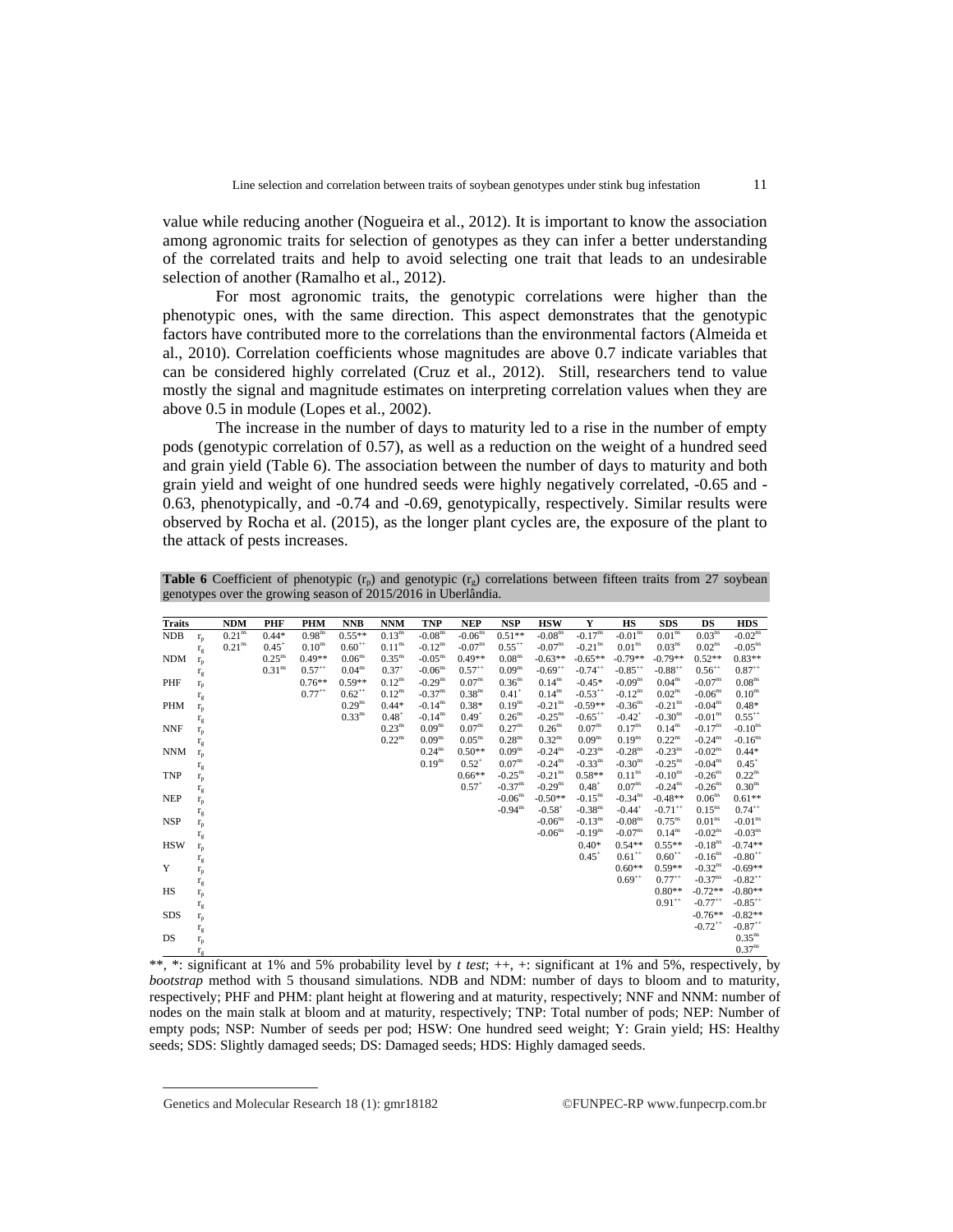Significant positive correlations of medium magnitude were found between one hundred seed weight (HSW) and grain yield (Y) (Table 6). Rocha and collaborators (2014) emphasized the weight of a hundred seeds as a useful trait in simultaneous selection for high yield and resistance to the stink bug complex, as well as the importance of those types of resistance associations as a strategy to lower costs for farmers.

Leite and collaborators (2016) found 0.57 (phenotypic) and 0.78 (genotypic) correlations between grain yield and total number of pods, which agrees with the results found in the current study and reinforces the importance of number of pods for achieving high yielding soybean genotypes (Alcantara Neto et al., 2011; Rocha et al., 2015; Leite et al., 2016).

The correlations between damage rates of stink bug to soybean seeds according to visual classification and other agronomic traits are indeed important to assess genotype's resistance to stink bug. For instance, an increase in the number of days to maturity has significantly escalated the percentage of damaged and highly damaged seeds (Table 6). On the other hand, phenotypic and genotypic correlations towards a larger number of healthy (- 0.79, -0.85, respectively) and slightly damaged seeds (-0.79, -0.88, respectively) were achieved with shorter number of days to maturity. Another study suggests the importance of a shorter pod-filling period as an indicator of soybean genotypes' resistance to stink bug (Santos et al., 2017). Also, there was a significant positive correlation between the number of empty pods and the percentage of highly damaged seeds (0.61 and 0.74, phenotypically and genotypically, respectively), which reinforces that the occurrence of empty pods were associated with stink bug damage. Furthermore, both yield and one hundred seed weight parameters similarly correlated with the percentage of healthy and slightly damaged seeds (positive correlations of medium to high magnitude). Yet, the opposite can be inferred regarding the correlation of yield and one hundred seed weight with the number of damaged and highly damaged seeds, which were negatively correlated.

The genotypes Msoy 8527, G1, G2, and G24 have indicated higher resistance to the attack of stink bugs by withstanding or recovering from damage caused by insect and probably exhibiting antixenosis resistance (usually expressed as non-preference of the insect) to *E. heros*, which can be a valuable characteristic for soybean breeding programs that aim to develop cultivars resistant to this species (Souza et al., 2017). Also, the genotypes G1 and G2 have demonstrated great tolerance concerning stink bug damage to seeds associated with a high grain yield standard, which reveals a great potential source of genetic resistance to stink bugs.

### **CONCLUSIONS**

Regarding the selection of the main traits of assessment in soybeans, grain yield and the evaluation of stink bug damage to seeds have demonstrated to be useful traits for indirect and direct selection, respectively, of soybean genotypes with resistance to brown stink bugs. The traits HSW and TNP are useful for indirect selection of soybean lines with high yield potential under natural infestation of brown stink bug. Also, early cycle genotypes have demonstrated a positive correlation to grain yield and lower damage percentage to seeds over the same conditions. Finally, the lines G1, G2, and G24 are very promising lines as they have shown high grain yield standards, as well as valuable agronomic traits for stink bug resistance.

Genetics and Molecular Research 18 (1): gmr18182 ©FUNPEC-RP [www.funpecrp.com.br](http://www.funpecrp.com.br)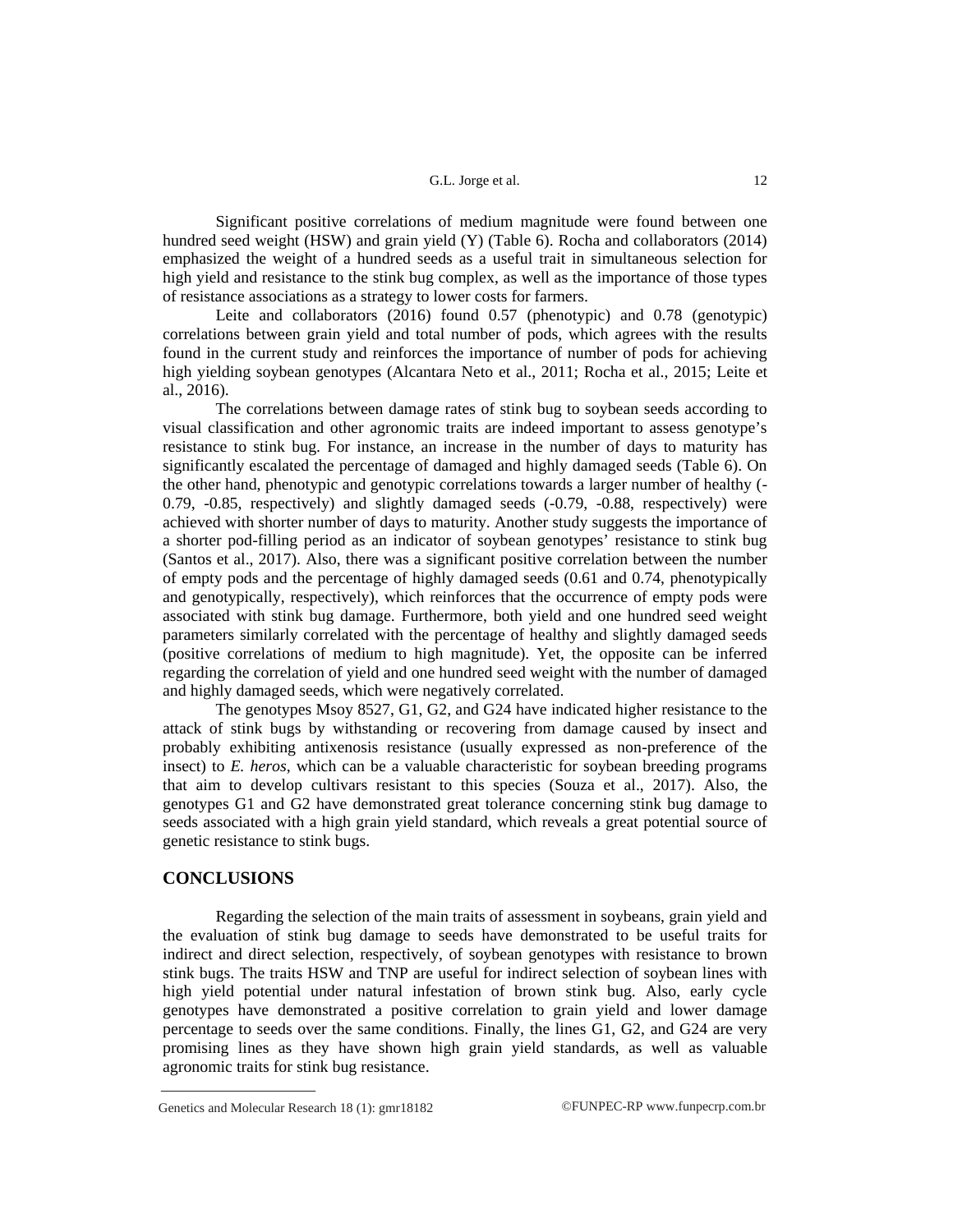### **ACKNOWLEDGEMENTS**

The authors thank FAPEMIG, CNPq, and CAPES for financial support and the Soybean Breeding Program of the Federal University of Uberlândia for contributing to the study.

### **REFERENCES**

- Alcântara Neto F, Gravina GA, Monteiro, MMS and Morais FB, et al. (2011). Análise de trilha do rendimento de grãos de soja na microrregião do Alto Médio Gurguéia. *Comun. Sci.* 2: 107-112.
- Almeida RD, Peluzio JM and Afferri FS (2010). Correlações fenotípicas, genotípicas e ambientais em soja cultivada sob condições várzea irrigada, sul do Tocantins. *Biosci. J.* 26: 95-99.
- Bebber DP, Holmes T and Gurr SJ. (2014). The global spread of crop pests and pathogens. *Glob. Ecol. Biogeogr.* 23: 1398–1407.<https://doi.org/10.1111/geb.12214>
- Brasil, Ministério da Agricultura, Pecuária e Abastecimento. Secretaria de Defesa Agropecuária. (2009). Regras para análise de sementes. MAPA/ACS, Brasília.
- Bridi M (2012). Danos de percevejos pentatomídeos (Heteroptera: Pentatomidae) nas culturas da soja e do milho na região centro-sul do Paraná. Tese de mestrado. Universidade Estadual do Centro Oeste, Guarapuava. Disponível em [\[http://unicentroagronomia.com/destino\\_arquivo/dissertacao\\_marcelo\\_bridi.pdf](http://unicentroagronomia.com/destino_arquivo/dissertacao_marcelo_bridi.pdf)]
- Cantone W, Silva FAC, Depieri RA, Silva JJ, et al. (2011). Danos de percevejos em sementes de soja. Londrina-PR, Embrapa Soja, Caixa Postal, 231, 86001-970.

Camâra GMS (1998). Soja: tecnologia da produção. Piracicaba: Publique, Piracicaba.

- Companhia Nacional de Abastecimento CONAB (2017). Acompanhamento safra brasileira de grãos. Decimo Segundo levantamento. Safra 2016/2017. 4: 1 – 158.<br>Available at [http://www.conab.gov.br.
- at [[http://www.conab.gov.br/OlalaCMS/uploads/arquivos/17\\_09\\_1210-14-36-boletimgraossetembro-](http://www.conab.gov.br/OlalaCMS/uploads/arquivos/17_09_1210-14-36-boletimgraossetembro-)2017.pdf]. Accessed 21 Oct 2017.
- Companhia Nacional de Abastecimento CONAB (2016). Acompanhamento da safra brasileira de grãos. Oitavo levantamento. Available at: [<http://](http://) www .conab .gov.br/OlalaCMS/uploads/arquivos/16\_05\_10\_09\_03 \_26\_boletim \_graos\_ maio\_2016.pdf > Accessed 03 Nov 2017.
- Corrêa-Ferreira BS (2005). Suscetibilidade da soja a percevejos na fase anterior ao desenvolvimento das vagens. *Pesqui. Agropecu. Bras.* 40: 1067-1072.
- Corrêa-Ferreira BS, De Castro LC, Roggia S, Cesconetto NL, et al. (2013). MIP-Soja: resultados de uma tecnologia eficiente e sustentável no manejo de percevejos no atual sistema produtivo da soja. Londrina: Embrapa Soja. Available at [\[http://ainfo.cnptia](http://ainfo.cnptia) .embrapa.br/digital/bitstream/item /87596 /1/Doc-341.pdf ]. Accessed 03 Nov 2017.
- Corrêa-Ferreira BS and Panizzi AR (1999). Percevejos da soja e seu manejo. Londrina: Embrapa Soja.
- Cruz CD (2016). Genes Software extended and integrated with the R, Matlab and Selegen. *Acta Agron*. 38: 547-552. <https://doi.org/10.4025/actasciagron.v38i3.32629>
- Cruz CD, Regazzi AJ and Carneiro PCS (2012). Modelos biométricos aplicados ao melhoramento genético (volume 1). 4th edn. UFV, Viçosa.
- Embrapa (2014). Tecnologias de produção de soja Região Central do Brasil. Embrapa, Londrina.
- Fehr WR and Caviness CE (1977). Stages of soybean development. Iowa State University of Science and Technology, **Ames**
- Fernandes PHR (2017). Danos e controle do percevejo marrom (*Euschistus heros*) em soja e do percevejo barriga-verde (*Dichelops melacanthus*) em milho. Tese Doutorado. Universidade Federal da Grande Dourados, Dourados. Disponível em: [\[https://www.alice.cnptia.embrapa.br/alice](https://www.alice.cnptia.embrapa.br/alice) /bitstream/doc/1069841/1/TesePauloHR.pdf]
- Ferreira DF (2014). Sisvar: a guide for its bootstrap procedures in multiple comparisons. *Ciênc. Agrotec.* 38: 109-112. <http://dx.doi.org/10.1590/S1413-70542014000200001>
- Glasenapp JS, Sediyama T, Cruz CD, Matsuo E, et al. (2015). Diversidade de características agronômicas e moleculares em cultivares de soja com diferentes graus de resistência à *Phakopsora pachyr* hizi. *Biosci. J.* 31: 25-36.
- Godoy CV, Koga LJ and Canteri MG (2006). Escala diagramática para avaliação de severidade da soja. *Fitopatol. Bras.*31: 63-68.<http://dx.doi.org/10.1590/S0100-41582006000100011>
- Guedes JVC, Arnemann JA, Stürmer GR, Melo AA, et al. (2012). Percevejos da soja: novos cenários, novo manejo. *Rev. Plan. Dir.* 12: 28-34.
- Kurasch AK, Hahn V, Leiser W, StarckN, et al. (2017). Phenotypic Analysis of Major Agronomic Traits in 1008 RILs from a Diallel of Early European Soybean Varieties. *Crop Sci.* 57: 726-738. <http://dx.doi.org/10.2135/cropsci2016.05.0318>

Genetics and Molecular Research 18 (1):  $gmr18182$  ©FUNPEC-RP [www.funpecrp.com.br](http://www.funpecrp.com.br)